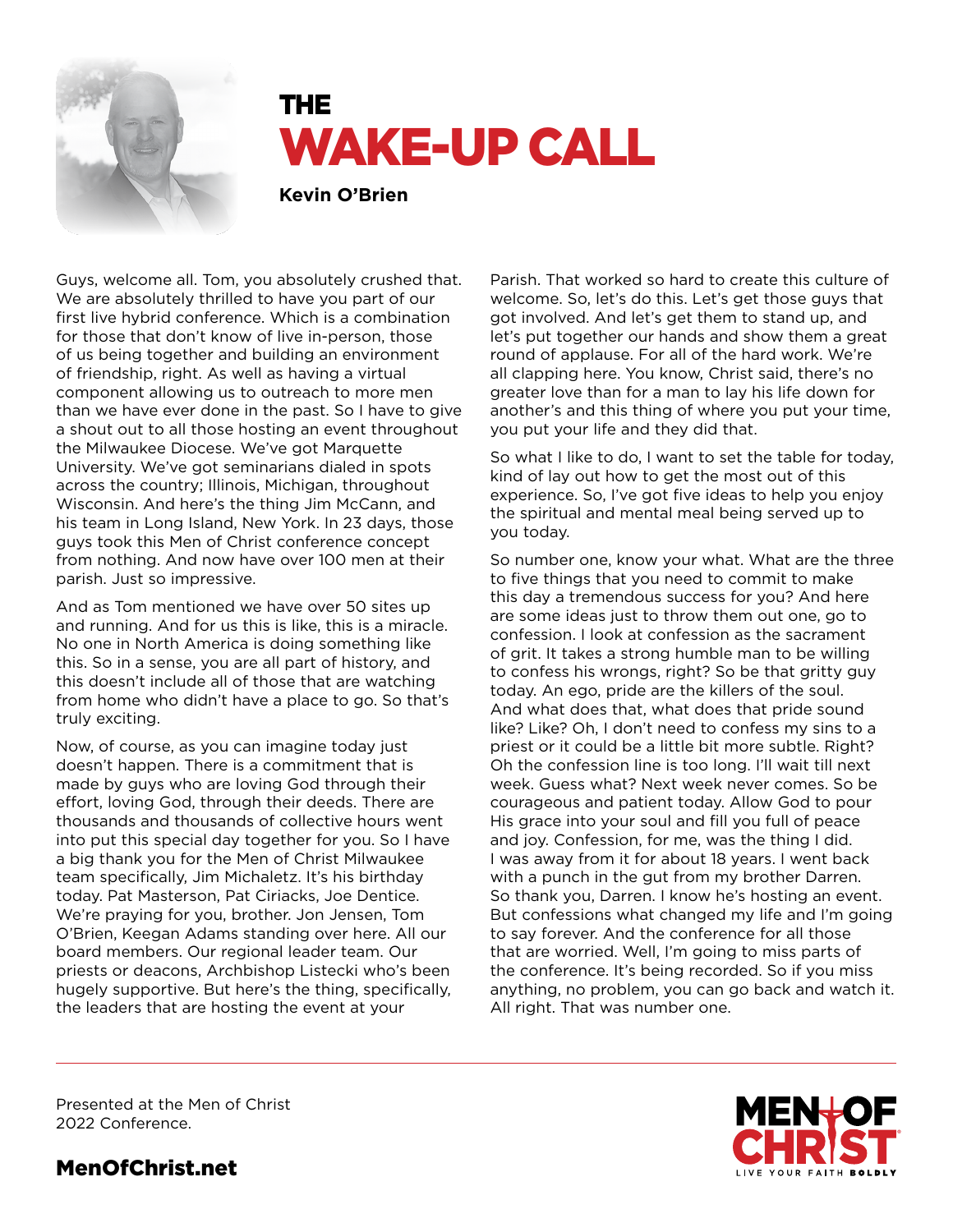## **The Wake-Up Call** continued . . . . . . . . .

Number two. This is under the category of knowing your what. Major in the major and the family is a major. Be intentional about your desire to lead your family through your self-sacrificial example. Love on your wife. Pray with your kids, spend time with them. God wants to Father your family through you because as you grow, so grows your family.

Number three, master in the art of showing up. A great quote that I read and I just love it. I think it's so applicable, right? The heaviest weight in the gym is the front door. The hardest part of doing anything is getting started. Nothing matters, unless you show up. It doesn't matter what you believe. If your beliefs do not match your actions. In one of the articles that I was reading. The writer asked a personal trainer that had worked with a number of professional athletes and Olympians. He asked him this question. He said, what's the difference between the best athletes and everyone else? And he mentioned the factors, you would expect, right? Genetics, talent, you know, at times luck, but then he said something unexpected. He said at some point it comes down to who can handle the boredom of training every day. Doing the same lists over and over and over. It is those that have mastered the skill of showing up. So what's going to happen when you don't feel like going to mass? Or praying? Or keeping your commitments that you're making? This is not a quote, feel thing. This is a will thing.

Dr. Carol Dweck wrote a great book called Mindset. And she found in her study, people who were successful across the spectrum of life. Were those that came to learn to love the effort. They embraced their cross. They mastered the art of showing up. Just another fascinating discovery in doing research for this talk was the main difference from those that actually mastered the skill of showing up, meaning they have high willpower, what they say and what they do, there's an alignment there. There's a congruence. For low willpower people. Those that struggle with keeping commitments. It was their surroundings. Hi willpower people. Again, those that keep their commitments, create an environment that they are tempted less. So for instance, you want to lose weight, get rid of the ice cream in the fridge. Now, if you want to be distracted less, right? Remove the news apps on the phone. You want to spend more time talking to your wife, pull the plug on the TV in your room. People who have mastered

the skill of showing up stack the deck in their favor. They surround themselves with goodness. What they watch, what they listen to, what apps they have on their phone. And then what do they do? They cut off the things that distract them. Think about this. Change can be more environmental than it is mental at times. Alright. That was one category. Number one.

Number two overall. Think on paper, right? Think on paper. Help your mind stay engaged. The more control you have over your attention, the more control you have over your future. So take notes and then share those notes with your family. Talk about what you heard. The best way to learn something is to teach it. Teach it to your kids. They want to know what is important to you. Listen to this. A father who has a great belief in his faith, gives tremendous power to his children. It fortifies them in the truth. They grow these deep faith roots in their soul. So no judging or justifying, no hurting or handicapping yourself, right. Be open to what's being said because everything we are presenting is to help you live a life rooted in virtue. And if you do that, there will be moments of insight and discovery that you never knew possible. Also, here's the other thing, when you write things out, it helps you think better. Which what? Leads to better choices which ultimately leads to a better future.

So after each of these talks we are going to have a few reflection questions to help you internalize what's being said.

The third one. Form friendships with great men. You are who you surround yourself with. And now this is something to really give deep thought to today. You become like the people you hang out with. Proverbs has this quote. Or verse. Its sharp people sharpen each other like iron sharpens, iron, right? Surround yourself with people that want to make a difference, that want to be more virtuous, that are willing to help you become a true man of Christ. Show me your friends and I will show you your future. So what's the takeaway on this one? Join a dynamic, men's group. Find one near you. We have approximately 60 across the Milwaukee diocese. Or if you don't have one, start one. We have a team of guys that can help you. So just contact us at menofchrist.net with any questions you have. We're here to walk with you.

Presented at the Men of Christ 2022 Conference.



MenOfChrist.net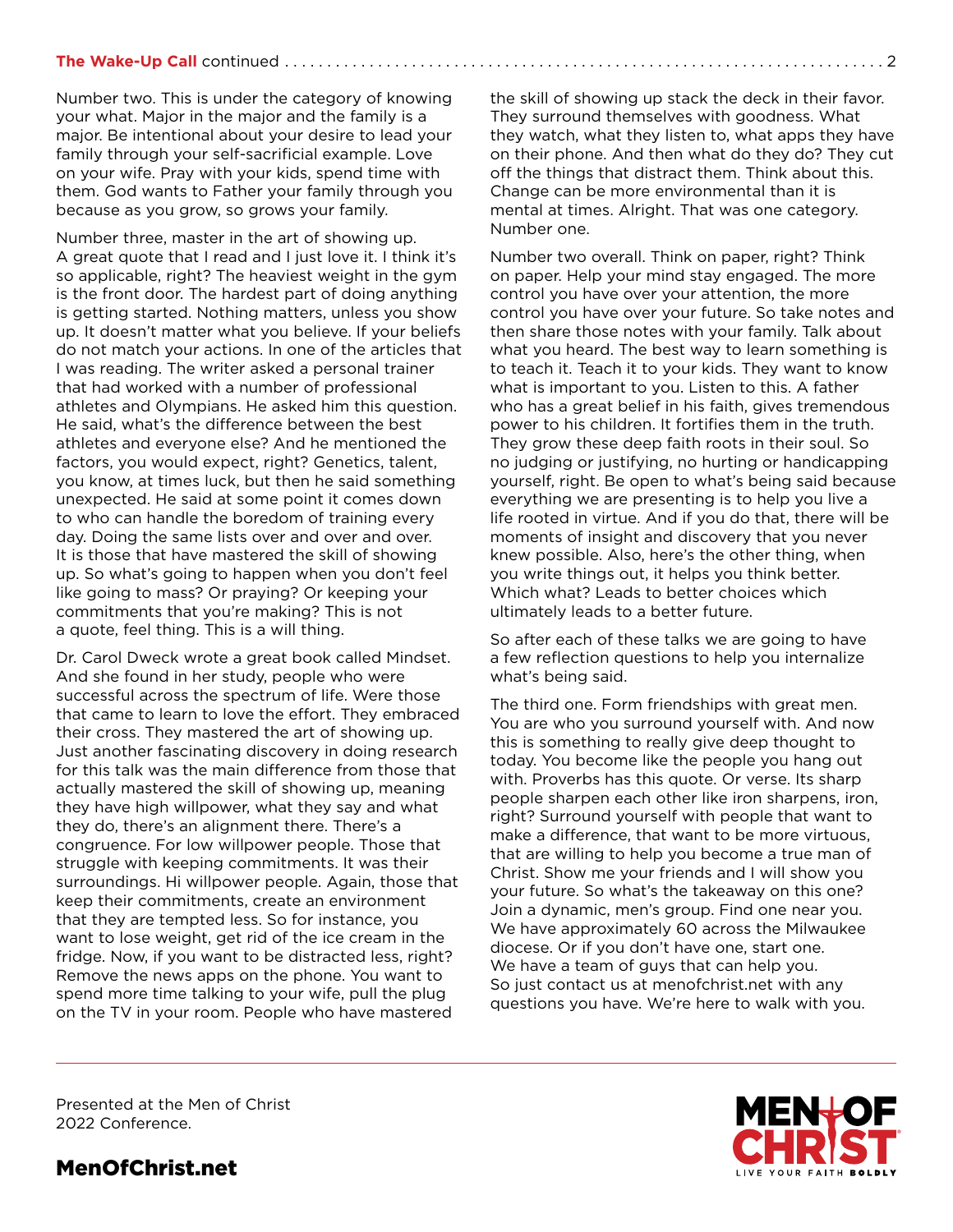## **The Wake-Up Call** continued. . 3

So why is a men's group important? I could give you a litany of reasons why, but there are three quick ones. One, it forces you to put times and dates on your calendar. It helps you master the art of showing up. And where do those commitments you're going to make today live in your life said, another way. Where do they live in your calendar? Number two, it creates an environment where you're learning about the faith on a regular basis. You can't love what you don't know. And you won't love the faith, if you don't know the faith. Number three, you are surrounding yourself with great men that want what you want. You know, how do you find guys like you? You find them at a dynamic men's group. So, give that some really deep thought today. Alright. Number four, have a bias for Holy action. My hope is that today you leave with shaky leg. You are so jacked. You are so excited that you're like, I'm going to make this happen. I'm going to do this and be pumped up. Turn the inspiration and knowledge you receive into action. You become what you do. The more good we do, the more virtuous we become so take what you learned and apply it as soon as possible. So you turn it into a good habit, a virtue. And virtue demands repetition of good acts, to root themselves in the soul. And here's the thing guys. We are on an amazing adventure and that adventure is called life. And the destiny is heaven, but here's the thing. And Tom mentioned this, we're not alone on this venture. God is with us. He sends us brothers, men of Christ to help us navigate these choppy waters and these sea monsters that are out there. He gives us moments in life to take a dramatic step forward. He gives us decision points. Today is a decision point. Today is a wake-up call for you.

Christ said this, two roads are before you o, man, the way of life and the way of death, choose life, get into this fight. Stop cursing the darkness and turn on the light. What you focus your attention on or I should say, focus your attention on doing good. Make a difference on where you are in your family, in your Parish, in your community. The very nature of masculinity is sacrifice and what helps you get closer to Christ, are your crosses. No, cross. No Crown. God had a son without sin, but not without suffering. So, expect suffering to come. And look at it as a way for you to grow. A Christian man's journey requires us to go through the crucible of life to be purified for heaven. If your, if your life is too easy. You're going down the wrong road.

You only find Christ on the cross. Here's the thing and we see this, we all see this, the wheels are falling off our culture, our country, our parish, our families. They are begging Christian men to stand up and fight for the good. You know, I read an article about eight nine months ago. It was titled Catholic Men Rise Up and Fight and it was written by two women. And as you'd expect, right. And they basically said this, they said we write now to call our men to be what God created them to be. To take their rightful place as warriors in the battle. Our women want us to stand in the breach and fight against this culture of death.

Lydia Lococo who works at the Archdiocese of Milwaukee, just a wonderful woman, mother, etc. She came in and at our last leadership conference and gave a great affirmation talk. And what she did there, guys, we need you. Women want you to do what you're supposed to do. Evil wins when good men do nothing. And then she did this, she pulled out her phone and she said, I got this tweet from my daughters yesterday. And it said breaking, and I'm paraphrasing this. But breaking to all men. Every woman in your life. Even if it's a small one, has a crush on President Lewinsky and she's like, why do you think that is? And she paused and she just let that hang out there. And we all knew what it was. It was David and Goliath. It is a guy willing to lay his life down for his family and for his country. Again, women want this. And here's the thing. The enemy wants us to live in fear. He wants us to fixate on our failures. He wants us to fall into despair. To consume the disordered energy of a world, which has turned itself away from God, say no to that. Right. We move towards what we focus on. Focus on being the man Christ has called you to be and that ties really well into. My last Point, have hope in the future. Have hope in the future. God is for the good. He wants goodness to rain, but here's the thing. He needs you to make that happen. Jesus wills that we collectively have a share with him in the salvation of souls, but he wills to do nothing without us. Meaning the good he wants to do it needs to come through all of us.

Four simple steps to make this happen, right? I just want to kind of almost highlight this one, strengthen yourself. You have to put on your oxygen mask first. As you go, so goes your family, right? Fill up your conviction tank today and then allow that to overflow into your family fortify them.

Presented at the Men of Christ 2022 Conference.



MenOfChrist.net